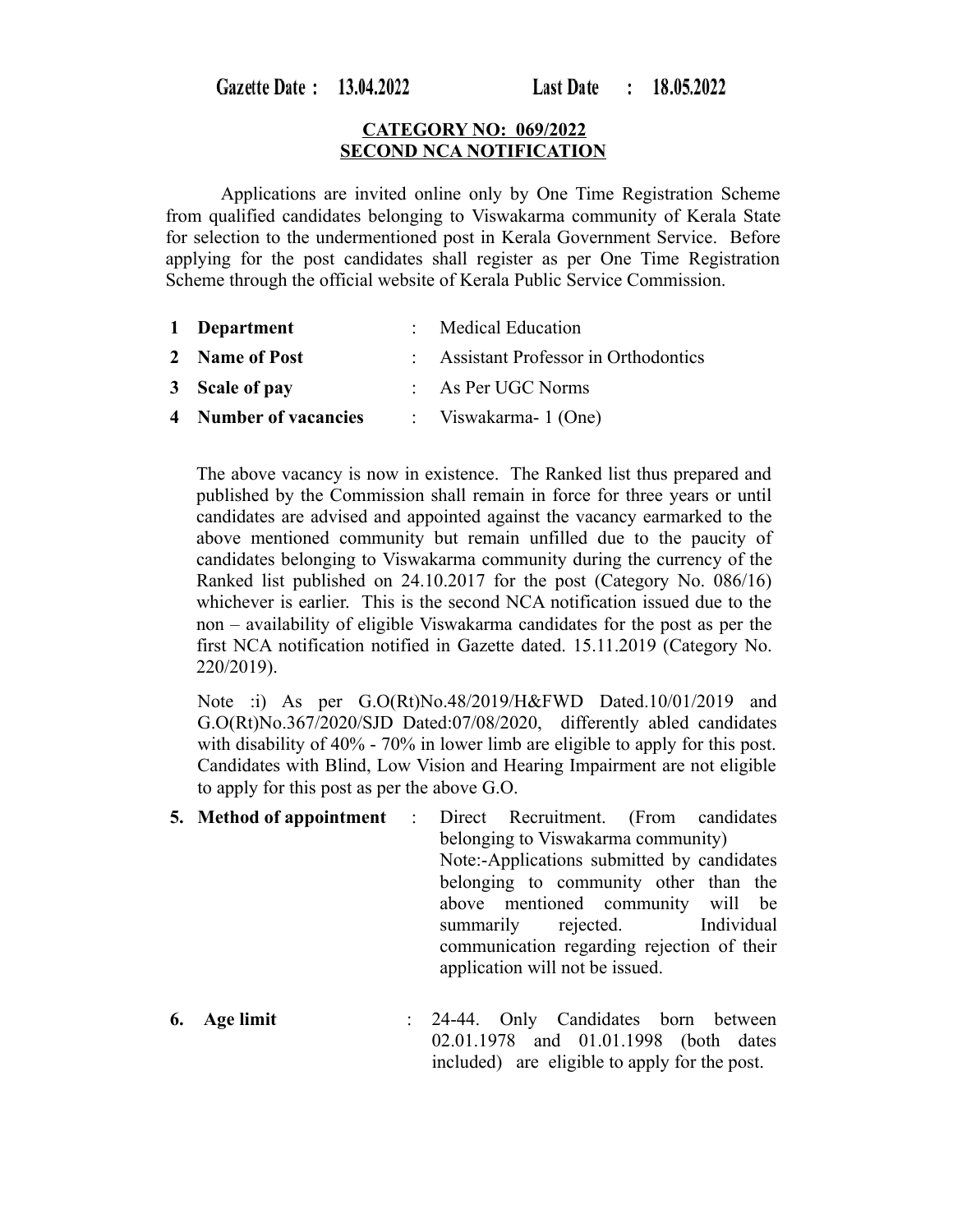(Including the age relaxation as per para 2(i) of the general conditions).

(For other conditions regarding the age relaxation please see para 2 of the General conditions)

**7.** Qualifications : 1) Post Graduate Degree (MDS) in Orthodontics from a Recognised University approved by the Dental Council of India. 2) State Dental Council Permanent Registration. 3) Three Years Teaching Experience.

Note:

- 1 Rule 10 a(ii)of Part II KS & SSR is applicable.
- 2 The Post Graduate study period for Medical Subjects will be considered as teaching experience for appointment as Assistant Professor provided the candidates have undergone Residency Programme during the Post Graduate Course period and in the case of candidates who have passed the Post Graduate Course without undergoing residency programme a certificate shall be produced by the candidate from the Principal of the College to the effect that the candidate has got teaching /clinical work experience during the Post Graduate Course period.
- 3 Candidates who claim equivalent qualification instead of qualification mentioned in the notification shall produce the relevant Government Order to prove the equivalency at the time of verification, then only such qualification shall be treated as equivalent to the prescribed qualification concerned.
- 4 In the case of difference in original Caste/Community claimed in the application and that entered in SSLC book, the candidate shall produce a Gazette notification in this regard, along with Non Creamy layer Certificate/ Community Certificate at the time of certificate verification.
- 5 Candidates who claim experience qualification should obtain experience certificate in the format given in Annexure A or Annexure B itself and enter details regarding experience (certificate number, date, name of post, period, issuing authority, name of institution etc) and upload scanned image of the same or declaration (In the case of candidates who have possessed the required experience but have not obtained the experience certificate due to prevailing Covid-19 pandemic situation restrictions ) in the profile to make submission of application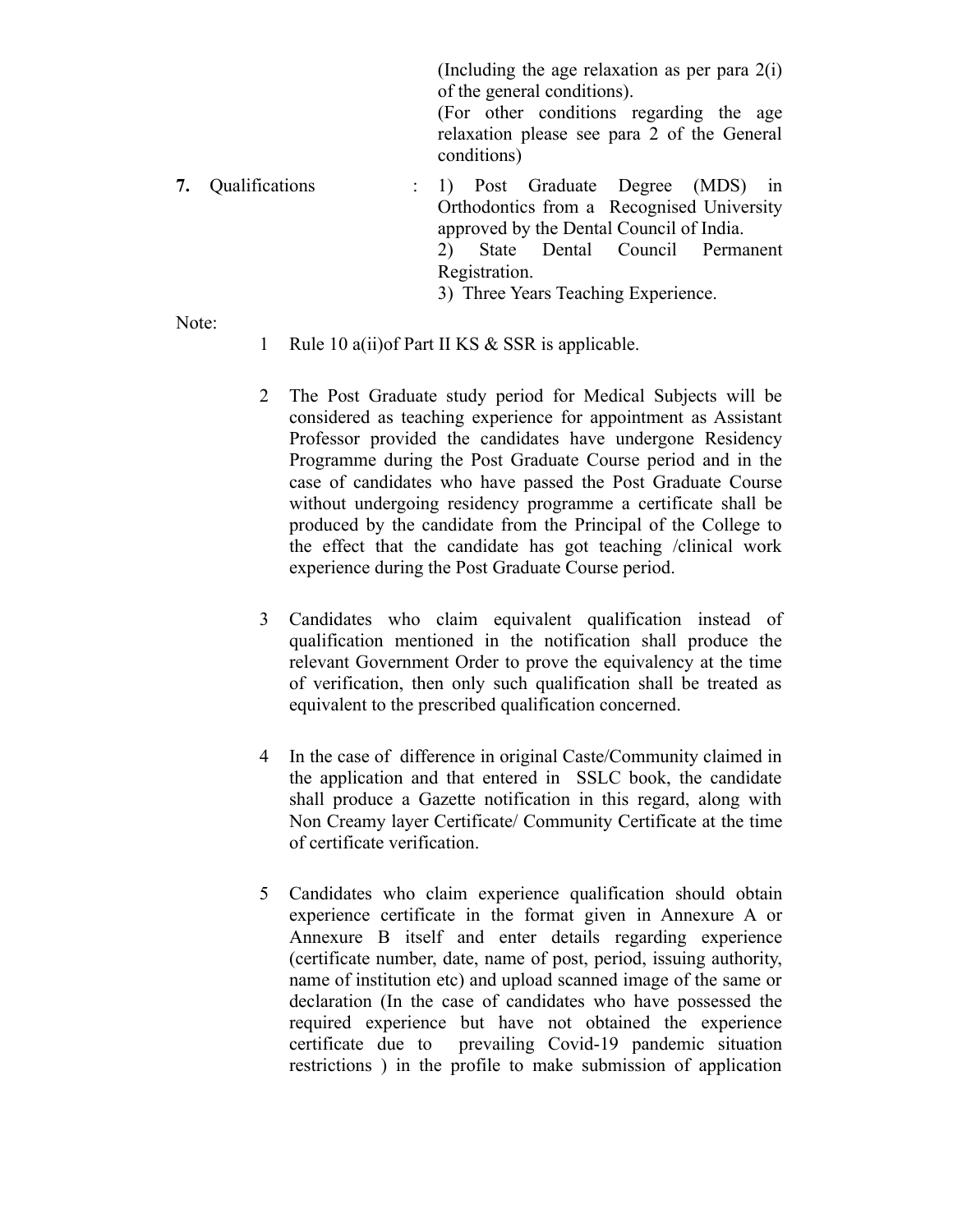possible. Candidates should produce the experience certificate as and when called for the same by the Commission.

#### **Annexure A**

# Name of the Institution /Hospital :-  **Residency Certificate/ Clinical Work / Teaching Experience Certificate**

Issued to …..............................(here enter name & address)

This is to certify that the above mentioned person was a MDS/MD/MS/DNB/Mch/DM/PG Diploma student in the department of …................................................................. (Name of the discipline) in …..........................................................…............................................ (Name and Address of the institution/ hospital) during the period from …..................... to …....................................... He/She has completed the study period through residency programme / has undergone Clinical work / has involved in the teaching programme of undergraduate students.

Also certified that the ….................................... (Name of course) course in this institution/ hospital was recognised by the Medical Council of India during the above period.

| Place: | Signature, Name & Designation of               |
|--------|------------------------------------------------|
| Date:  | is is a authority with name of the institution |

Office seal

### **Annexure B**

Name of the Institution/ Hospital :-

#### **Certificate of Experience**

Issued to …..............................(here enter name & address)

This is to certify that the above mentioned person has worked / has been working as (.....................................(Post held)) in the department of …................................................................ (Name of the discipline) in ….................................................................................…................................. …....... ............................................. (Name and Address of the institution/ hospital) during the period from …..................... to ….......................... . During this period he/ she has got clinical work experience / has involved in the teaching programme of undergraduate students.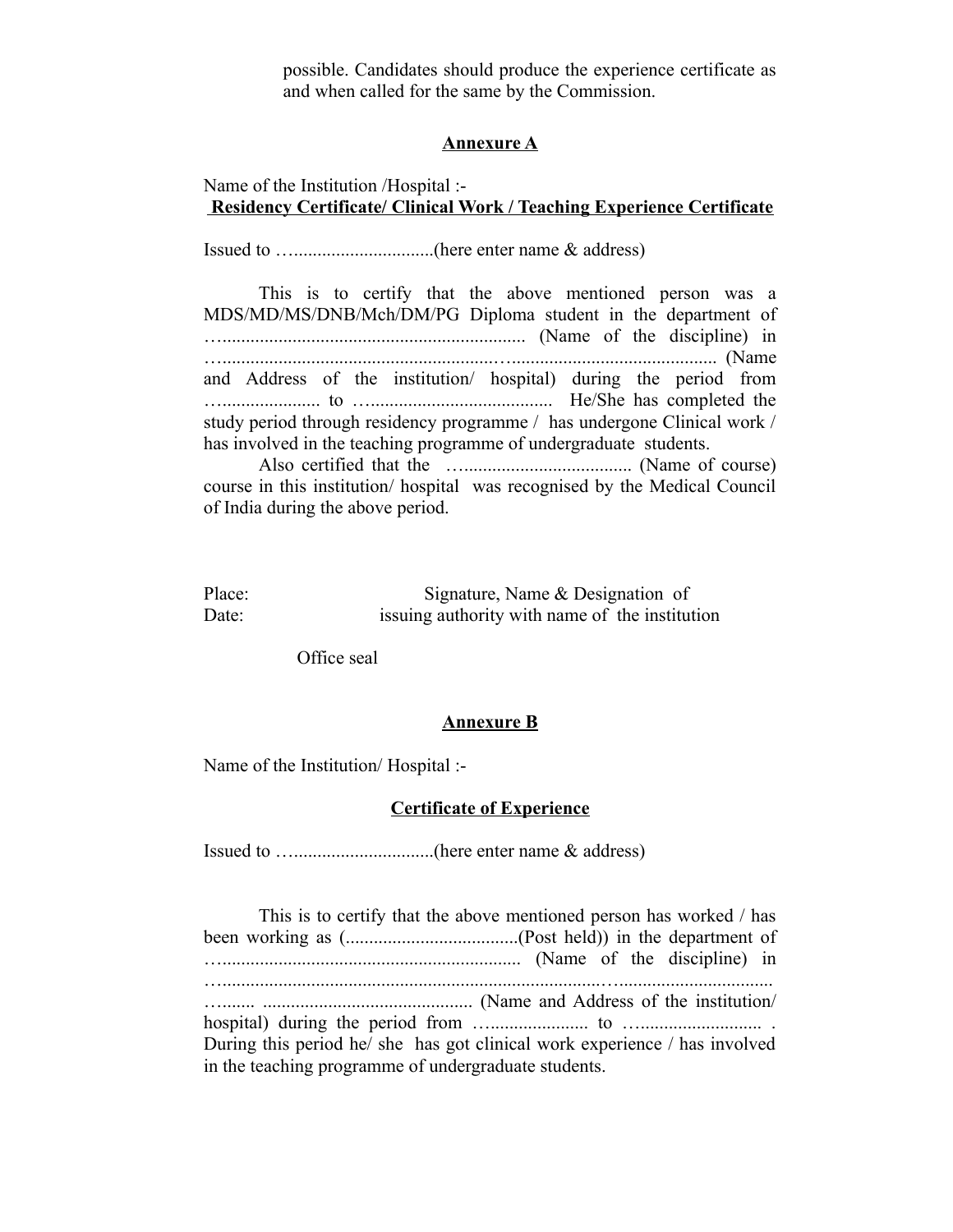Also certified that this Institution/ hospital was being run by the recognition of the Medical /Dental Council of India during the above period.

Place: Signature, Name & Designation of Date: issuing authority with name of the institution

### **Office seal**

# **DECLARATION FOR THOSE WHO COULD NOT OBTAIN EXPERIENCE CERTIFICATE**

I Sri/Smt (here enter name and address)……………................... …............................................................................................... certify that I have worked/have been working/is working in (here enter name of institution / company / corporation / Govt. Department/ Co-operative institution etc.) as …................(here enter the name of post holding or held ie. Regular worker/ Temporary worker/paid/Apprentice/Trainee/Casual Labourer etc.) on Rs.............................per day/ per mensem for a period of ….......years..................months................days from.......to ….......................I will produce the prescribed experience certificate as and when called for by the Commission.

| Place: |                               |
|--------|-------------------------------|
| Date:  | <b>Signature of Candidate</b> |

# **8 Mode of Submitting applications**:

(a) Candidates must register as per 'ONE TIME REGISTRATION' with the Official Website of Kerala Public Service Commission [www.keralapsc.gov.in](http://www.kerealapsc.gov.in/) before applying for the post. Candidates who have registered can apply by logging in to their profile using their User-ID and password. Candidates must click on the 'Apply Now' button of the respective posts in the Notification Link to apply for the post. The photograph uploaded should be one taken after 31.12.2012. Those candidates who register first time should upload photograph taken within 6 months from the date of registration. Name of the candidate and the date of photograph taken should be printed legibly at the bottom portion. The photograph once uploaded meeting all requirements shall be valid for 10 years from the date of uploading. There is no change in other instructions regarding the uploading of photographs. No application fee is required.